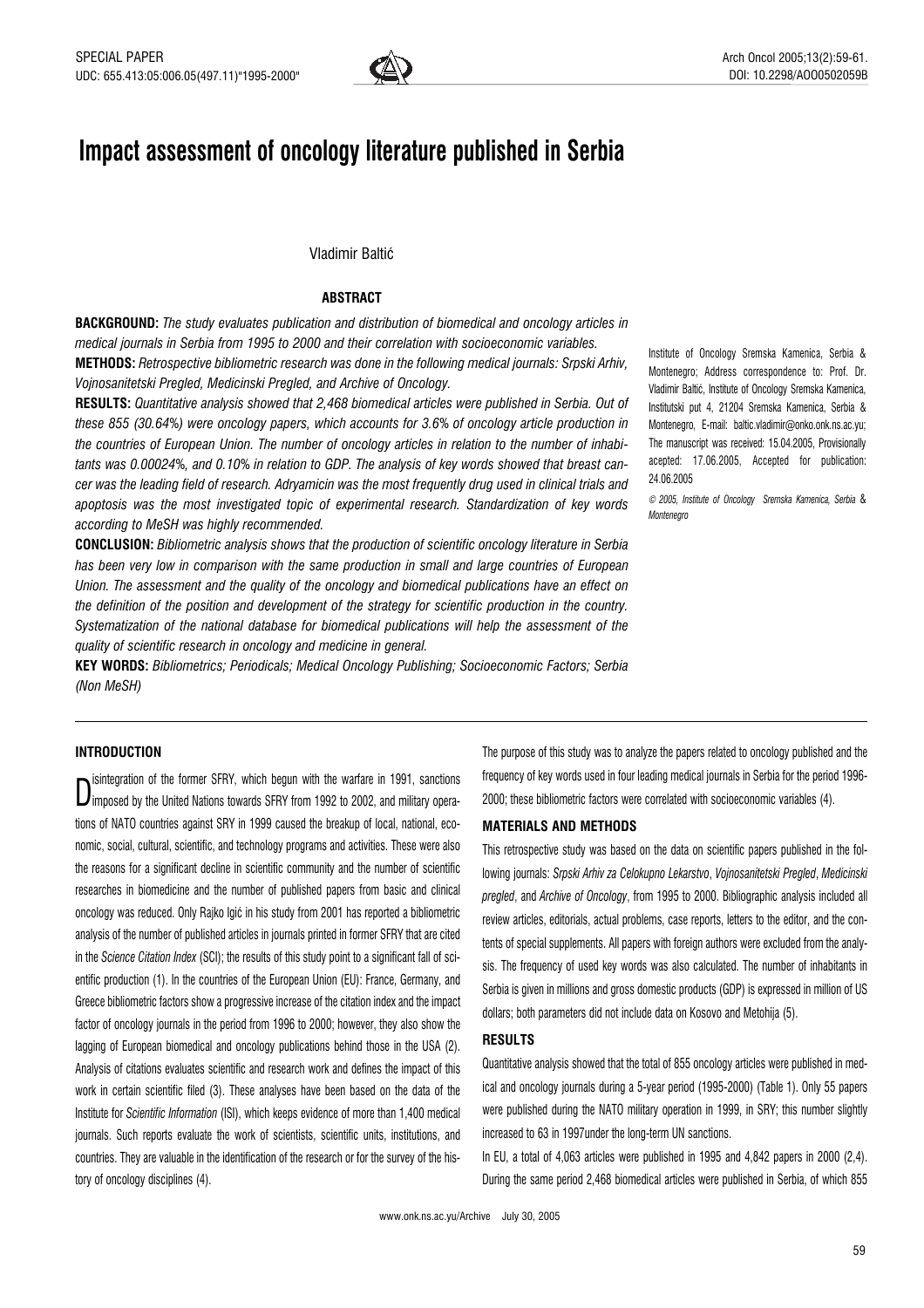were oncology papers (30.64%). The largest number of papers was published in the journal Vojnosanitetski Pregled (27.99%); oncology-related papers were most numerous in the Archive of Oncology - 791 (92.51%). As compared to EU, 0.45% biomedical articles and 3.64% oncology papers were published in our country (Table 1,2).

Table1. Number of published biomedical papers in Serbia

|                  | Biomedical papers |                         |                 |         |         |         |                      |       |  |
|------------------|-------------------|-------------------------|-----------------|---------|---------|---------|----------------------|-------|--|
| Country          | 1995              | 1996                    | 1997            | 1998    | 1999    | 2000    | Total No.            | %     |  |
| World            | 309.684           |                         | 350.661 349.766 | 361,563 | 365,892 | 370.784 | 1.798.666            |       |  |
| <b>USA</b>       |                   | 118,565 130,338 128,383 |                 | 129,886 | 129,589 | 130,771 | 64.967               |       |  |
| EU               |                   | 116,224 131,184 130,555 |                 | 135,107 | 136,569 | 136.301 | 609.716<br>$(E=100)$ |       |  |
| Serbia           | 594               | 597                     | 250             | 356     | 249     | 435     | 2.468<br>$(ser=100)$ | 0.40  |  |
| Srp Arch         | 111               | 88                      | 74              | 71      | 57      | 106     | 504                  | 20.43 |  |
| Voinosanit Pregl | 189               | 244                     | 53              | 43      | 63      | 109     | 691                  | 27.99 |  |
| Med Pregl        | 105               | 42                      | 71              | 74      | 85      | 105     | 482                  | 19.53 |  |
| Arch Oncol       | 189               | 223                     | 52              | 168     | 44      | 115     | 791                  | 32.05 |  |

#### Table 2. Number of oncology papers published in Serbia

|                  |                |        | Oncology papers |        |                |        | Total No.           | %    |
|------------------|----------------|--------|-----------------|--------|----------------|--------|---------------------|------|
| Country          | 1995           | 1996   | 1997            | 1998   | 1999           | 2000   |                     |      |
| World            | 11,117         | 12.610 | 12.634          | 13.129 | 13,745         | 13,903 | 66.021              |      |
| USA              | 4,523          | 4,893  | 4,882           | 5,111  | 5.463          | 2,564  | 25.646              |      |
| EU               | 4.063          | 4.697  | 4.602           | 4.545  | 4.843          | 23,462 | 23.462<br>$(E=100)$ |      |
| Serbia           | 201            | 235    | 63              | 180    | 55             | 121    | 855<br>$(ser=100)$  | 33.6 |
| Srp Arch         | 6              | 6      | 10              | 6      | 6              | 6      | 40                  | 4.69 |
| Voinosanit Pregl | 4              | 5      |                 | 6      | 3              | ٠      | 19                  | 2.22 |
| Med Pregl        | $\overline{2}$ |        |                 |        | $\overline{2}$ |        | 5                   | 0.5i |
| Arch Oncol       | 189            | 223    | 52              | 168    | 44             | 115    | 791                 | 92.5 |

One hundred and ninety-nine oncology articles were published in Serbia in 1995 and that was more than in Spain (117), Denmark (106), Belgium (97), Austria (93), Finland (91), Greece (91), Norway (91), Ireland (26), Portugal (13), and Luxembourg for the same year (2). However, in the year 2000 one hundred and seventeen articles were published in our country; behind were Denmark (115), Austria (110), Finland (115), Norway (90), and Ireland, Portugal and Luxembourg with almost unchanged number of published papers in comparison to 1995.

The ratio between the number of published oncology articles and the number of inhabitants for the observed period is presented in Table 3.

Table 3. Ratio between the number published papers and the number of inhabitants in Serbia

|                     |         | Number of published oncology papers |         |          |         |         |            |  |
|---------------------|---------|-------------------------------------|---------|----------|---------|---------|------------|--|
| Country<br>1995     |         | 1996                                | 1997    | 1998     | 1999    | 2000    | Mean value |  |
| World               | 2.2     | 2.5                                 | 2.4     | 2.3      | 2.4     | 2.4     | 2.4        |  |
| <b>USA</b>          | 17.3    | 18.8                                | 19.3    | 20.0     | 20.0    | 19.5    | 19.5       |  |
| EU                  | 10.9    | 12.6                                | 12.3    | 12.1     | 12.7    | 12.9    | 12.5       |  |
| Serbia <sup>*</sup> | 0.00022 | 0.000063                            | 0.00016 | 0.000050 | 0.00011 | 0.00024 | 0.00031    |  |

\* No data about the number of inhabitans in Kosovo and Metohija have been included

In the USA the same ration was19.5, in the EU 12.5, and in it was Serbia 0.00024, which put us behind Portugal and Luxembourg (2,4). The ration between published papers and GDP showed the score of 0.6 in the EU, 0.7 in the USA, and 0.10 in Serbia (Table 4) (4).

Table 4. Ratio between the number of publishe papers and Gross Domestic Products (GDP) in Serbia

|            |      |      |      | Number of published oncology papers |      |      |            |
|------------|------|------|------|-------------------------------------|------|------|------------|
| Country    | 1995 | 1996 | 1997 | 1998                                | 1999 | 2000 | Mean value |
| World      | 0.5  | 0.6  | 0.5  | 0.5                                 | 0.5  | 0.5  | 0.5        |
| <b>USA</b> | 0.7  | 0.8  | 0.7  | 0.7                                 | 0.7  | 0.7  | 0.7        |
| EU         | 0.5  | 0.6  | 0.6  | 0.5                                 | 0.6  | 0.6  | 0.6        |
| Serbia *   | 0.14 | 0.15 | 0.04 | 0.12                                | 0.04 | 0.11 | 0.10       |

\* No data about the number of inhabitans in Kosovo and Metohija have been included

#### Research topics

In oncology text the authors used the total of 5,130 different key words, approximately 6 words per paper. Among them the most frequent were 1,266 key words such as: breast cancer (20.77%), radiotherapy (10.3%), immunohistochemistry (14.3%), colorectal cancer (6.32%), apoptosis (4%), etc. (Table 5). Apart from standard key words nonstandard key words were also used, e.g. synonyms (cancer vs. carcinoma, apoptosis vs. cell death or programmed cell death), spelling variations (tumor vs. tumor) specific terminology (tumor suppressor gene vs. p53), and abbreviations (MRI/NMRI, 5-FU, BRCA-1)

The key words were the basis for identification of references, which enabled the tracking of the trends in researching. Table 5 shows the top key words related to diseases, antitumor drugs, treatments, and research topics and related techniques.

Table 5. Analysis of key words for oncology publication

|                     |                              | Number of occurences |
|---------------------|------------------------------|----------------------|
| <b>Diseases</b>     | <b>Breast cancer</b>         | 263                  |
|                     | Colorectal cancer            | 80                   |
|                     | Lung cancer                  | 48                   |
|                     | Prostate cancer              | 32                   |
|                     | Ovarian cancer               | 23                   |
|                     | Lymphoma malignum            | 23                   |
|                     | Uterine cancer               | 19                   |
|                     | Sarcoma                      | 12                   |
|                     | Thyroidea cancer             | 5                    |
|                     | Head and neck cancer         | $\overline{2}$       |
|                     |                              | 506                  |
| <b>Drugs</b>        | Doxorubicin                  | 24                   |
|                     | Cisplatin and platinum comp. | 16                   |
|                     | Docetaxel                    | 8                    |
|                     | Methotrexat                  | 8                    |
|                     | 5-Fluorouracil               | 7                    |
|                     | Inteferon                    | 6                    |
|                     | Interleukins                 | 6                    |
|                     |                              | 73                   |
| <b>Treatments</b>   | Radiotherapy                 | 131                  |
|                     | Surgery                      | 58                   |
|                     | Chemotherapy                 | 53                   |
|                     | Combined therapy             | 28                   |
|                     |                              | 8                    |
|                     | Immunotherapy                |                      |
|                     | Chemoprevention              | 3<br>Ť.              |
|                     | Paliative care               |                      |
|                     | Hormonal therapy             | 1                    |
|                     |                              | 283                  |
| Research topics and | Immunocitochemistry          | 172                  |
| related techniques  | Apoptosis                    | 50                   |
|                     | Tumor marker                 | 26                   |
|                     | Epidemiology                 | 23                   |
|                     | p53                          | 19                   |
|                     | Quality of life              | 18                   |
|                     | MRI                          | 17                   |
|                     |                              | 325                  |
|                     | Angigenesis                  | 14                   |
|                     | Fulerens                     | 13                   |
|                     | <b>MRS</b>                   | 10                   |
|                     | Telemedicine                 | 10                   |
|                     | Vaccines                     | 7                    |
|                     | Antioxidants                 | $\overline{7}$       |
|                     | BRCA1                        | 6                    |
|                     | PCR                          | 5                    |
|                     | Cell cycle                   | 3                    |
|                     |                              | 4                    |
|                     | ras, ret                     |                      |
|                     |                              | 79                   |

# **DISCUSSION**

During the period 1995-2000 the number of the published biomedical papers in Serbia was modest - 2,468, which presented 0.40% of biomedical production in the EU. The percent of published oncology papers in comparison to EU was 3.64; the majority of these papers (92.7%) were published in the Archive of Oncology.

However, the publication of scientific papers in EU countries was higher than in the USA and showed a continuous increase since 1981, mainly due to the growing number of clinical trials (2). The most productive publication of oncology papers among the EU countries is in England, Germany, France, Italy, and The Netherlands. It should be noted that in small